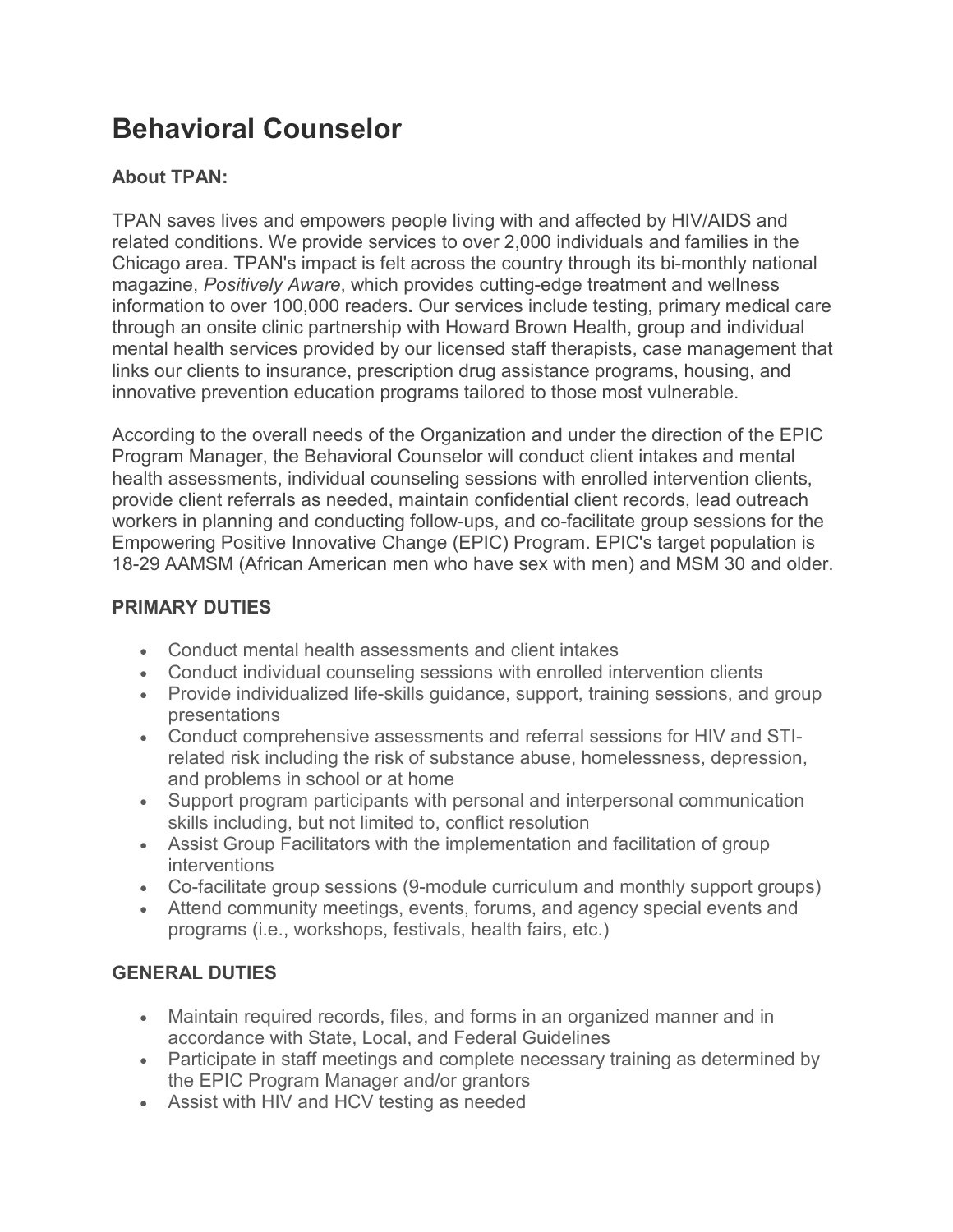- Assist with EPIC client-related needs and duties in TPAN's youth-drop-in center, The Tea Room, once a month or less
- Other related duties as assigned by the Substance Abuse Program Manager

### **REQUIRED:**

- Master's degree with experience in Social Work, Psychology, Public Health, or related field
- Possess a Professional License, LPC, LSW, or Professional Certification in substance abuse counseling, CADC
- Minimum of 2 years working in the field of HIV/AIDS
- Strong interpersonal, organizational, written, and verbal communication skills
- Regular and predictable attendance is required and must be able to work extended hours, including weekends, early mornings, evenings, and holidays according to the demands of the role
- Demonstrated cultural competence in working with youth, people of color, and the LGBTQ community as well as experience and knowledge working with those living with and affected by HIV/AIDS
- Understanding of HIV/AIDS, STD, TB, Drug, and Alcohol prevention-related psychosocial issues

### **PREFERRED:**

- Certified HIV Pre-Post Test Certification
- HCV Testing Certification

Salary is commensurate with experience. The position is open until filled. No telephone inquiries.

TPAN is an equal opportunity employer. We celebrate diversity and are committed to creating an inclusive environment for all employees. Our goal is to be a diverse workforce that is representative of the communities we serve.

TPAN makes all hiring and employment decisions without regard to race, color, religion, sex, gender, gender identity, sexual orientation, age, marital status, parental status, disability, HIV status, or military service. People of color, women, lesbians, gay men, bisexuals, people who identify as transgender or who are gender nonconforming, people living with HIV, persons with disabilities, older individuals, and veterans are all encouraged to apply.

The purpose of this job description is to signify the general nature and level of work performed by the employee within this function. The responsibilities associated with this job may change from time to time in accordance with the organization's needs. The organization reserves the right to assign or reassign duties as deemed necessary by the direct supervisor and management.